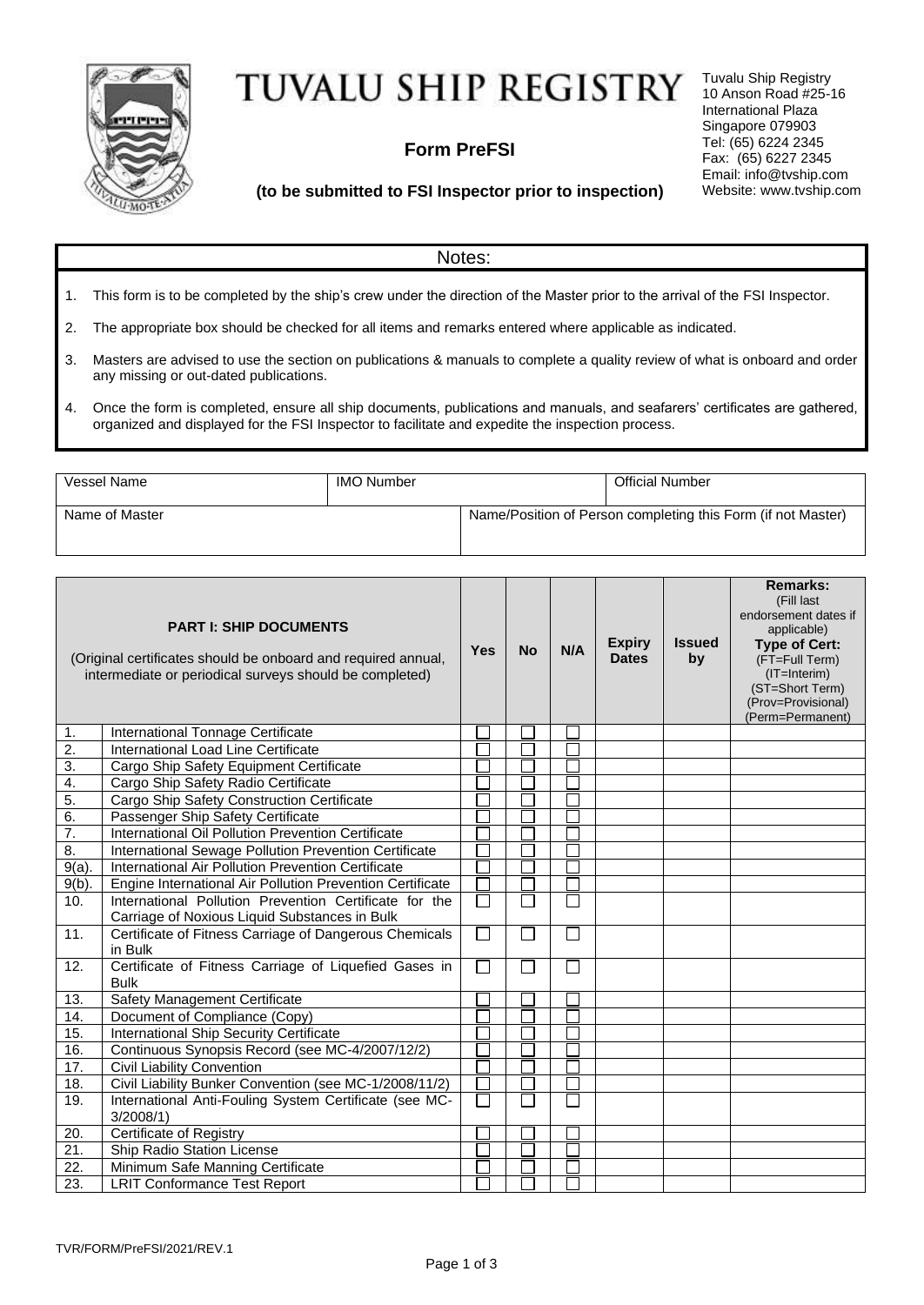| <b>PART II: PUBLICATIONS &amp; MANUALS</b> |                                                        | <b>Yes</b>    | <b>No</b> | N/A                         | <b>Remarks:</b><br>(Fill latest edition onboard if applicable) |
|--------------------------------------------|--------------------------------------------------------|---------------|-----------|-----------------------------|----------------------------------------------------------------|
| 1.                                         | <b>Crew Agreement</b>                                  |               |           |                             |                                                                |
| $\overline{2}$ .                           | <b>Official Logbook</b>                                |               |           |                             |                                                                |
| 3.                                         | Oil Record Book (Machinery)                            |               |           |                             |                                                                |
| 4.                                         | Oil Record Book (Cargo)                                |               |           |                             |                                                                |
| 5.                                         | Garbage Management Plan                                |               |           |                             |                                                                |
| 6.                                         | Garbage Record Book                                    |               |           |                             |                                                                |
| 7.                                         | Cargo Securing Manual                                  |               |           |                             |                                                                |
| 8.                                         | Cargo Gear Record Book                                 |               |           |                             |                                                                |
| 9.                                         | <b>Ballast Management Plan</b>                         |               |           |                             |                                                                |
| 10.                                        | <b>Intact Stability Booklet</b>                        |               |           |                             |                                                                |
| 11.                                        | Damage Control Booklets                                |               |           |                             |                                                                |
| 12.                                        | Bulk Carrier Booklet / Grain Loading Manual            |               |           |                             |                                                                |
| 13.                                        | SOPEP / SMPEP (see MC-14/2012/1)                       |               |           |                             |                                                                |
| 14.                                        | MC-1/2010/12/2 on MARPOL Annex VI                      |               |           |                             |                                                                |
|                                            | · Low sulphur FO changeover completion record          | ٦             |           | $\mathcal{L}_{\mathcal{A}}$ |                                                                |
|                                            | maintained?                                            |               |           |                             |                                                                |
| 15.                                        | <b>SOLAS</b>                                           |               |           |                             |                                                                |
| 16.                                        | MARPOL 73/78                                           |               |           |                             |                                                                |
| 17.                                        | STCW 95                                                |               |           |                             |                                                                |
| 18.                                        | <b>IMDG Code</b>                                       |               |           |                             |                                                                |
| 19.                                        | <b>IMSBC Code</b>                                      |               |           |                             |                                                                |
| 20.                                        | Code of Safe Practices for Timber Deck Cargoes         |               |           |                             |                                                                |
| 21.                                        | International Code of Signals                          |               |           |                             |                                                                |
| $\overline{22}$ .                          | <b>IAMSAR Manual</b>                                   |               |           |                             |                                                                |
| $\overline{23}$ .                          | International Safety Guide for Oil Tankers & Terminals |               |           |                             |                                                                |
| $\overline{24}$ .                          | ICS Tanker Safety Guide (Chemicals)                    |               |           |                             |                                                                |
| 25.                                        | ICS Tanker Safety (Liquefied Gas)                      |               |           |                             |                                                                |
| $\overline{26}$ .                          | <b>Medical Publications</b>                            |               |           |                             |                                                                |
|                                            | • Medical Guide                                        |               |           |                             |                                                                |
|                                            | • Medical Logbook                                      |               |           |                             |                                                                |
|                                            | • Accident Prevention Code or equivalent               |               |           |                             |                                                                |
| $\overline{27}$ .                          | Manuals for onboard maintenance of life saving         |               |           |                             |                                                                |
|                                            | appliances                                             |               |           |                             |                                                                |
| 28.                                        | IBC Code for Chemical Tankers (built after 1 July      | $\Box$        | I.        | $\Box$                      |                                                                |
|                                            | 1998)                                                  |               |           |                             |                                                                |
| 29.                                        | BCH Code for Chemical Tankers (built before 1 July     | $\mathcal{L}$ |           | $\mathcal{L}_{\mathcal{A}}$ |                                                                |
|                                            | 1986)                                                  |               |           |                             |                                                                |

|                | <b>PART III: EQUIPMENT SERVICE CERTIFICATES &amp; TEST</b>                                             |     |           |     |          |
|----------------|--------------------------------------------------------------------------------------------------------|-----|-----------|-----|----------|
|                | <b>DATES</b>                                                                                           | Yes | <b>No</b> | N/A | Remarks: |
| $\mathbf{1}$ . | (are the original certificates onboard & test dates still valid?)<br><b>VDR/S-VDR</b> test certificate |     |           |     |          |
| 2.             |                                                                                                        |     |           |     |          |
| 3.             | <b>EPRIB</b> test certificate                                                                          |     |           |     |          |
|                | Life boat service certificates                                                                         |     |           |     |          |
|                | • Annual certificates                                                                                  |     |           |     |          |
|                | • 5 year – release gear / system                                                                       |     |           |     |          |
| 4.             | Life raft service certificates                                                                         |     |           |     |          |
| 5.             | Immersion suits $-3$ years                                                                             |     |           |     |          |
| 6.             | MOB Markers / Smokes (Bridge wings) - 3 years                                                          |     |           |     |          |
| 7.             | Pyrotechnics - Flares                                                                                  |     |           |     |          |
| 8.             | Pyrotechnics - Parachute Flares                                                                        |     |           |     |          |
| 9.             | Pyrotechnics - Line Throwing                                                                           |     |           |     |          |
| 10.            | Life jacket lights - batteries within expiry date or                                                   |     |           |     |          |
|                | renewed yearly                                                                                         |     |           |     |          |
| 11.            | Firefighting equipment service certificates                                                            |     |           |     |          |
|                | • Portable & Semi-portable (serviced annually)                                                         |     |           |     |          |
|                | $\bullet$ Fixed                                                                                        |     |           |     |          |
|                | $\bullet$ EEBDs                                                                                        |     |           |     |          |
|                | $\bullet$ Foam - Fixed installations                                                                   |     |           |     |          |
| 12.            | Hydrostatic tests                                                                                      |     |           |     |          |
|                | • Fixed systems $-10$ years                                                                            |     |           |     |          |
|                | • Portable & Semi-portable - 10 years                                                                  |     |           |     |          |
|                | $\bullet$ SCBA bottles $-5$ years                                                                      |     |           |     |          |
|                | • Air tanks on enclosed lifeboats - 5 years                                                            |     |           |     |          |